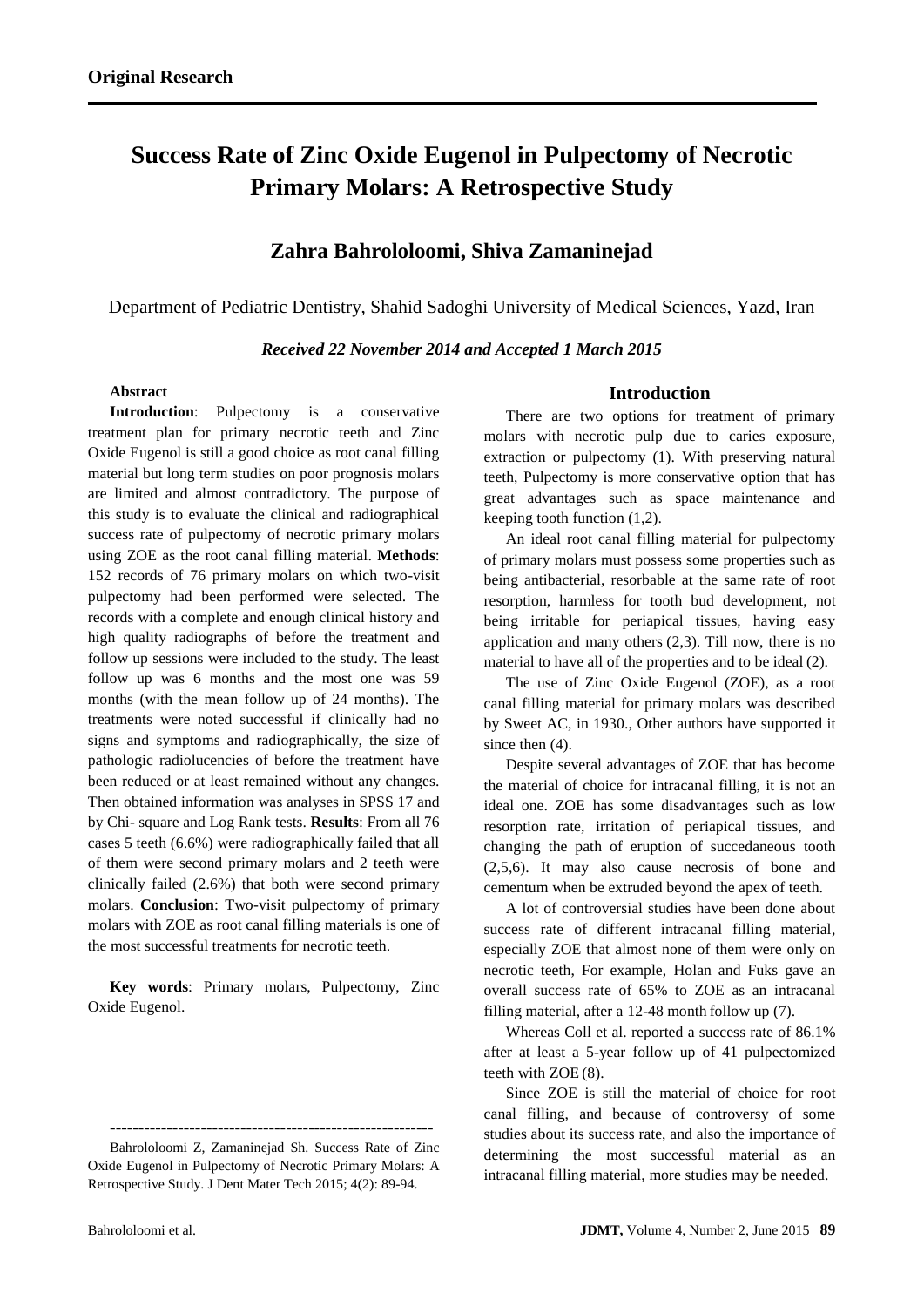The purpose of this study was to evaluate the clinical and radiographical success rate of pulpectomy of necrotic primary molars using ZOE as the root canal filling material.

# **Materials and Methods**

The research protocol was approved by the Ethical Committee of Yazd medical university (protocol≠  $p/17/1/194755$ ). This is a retrospective study from 152 records of 76 primary molars in which two visit pulpectomy had been performed. Root canal therapy of the teeth had been performed all by one of the authors (ZB) in the years between 2007- 2013. All of the teeth were necrotic and in some cases there was a history of abscess (28 from 76). The mean age of children was 5.1 years (ranged 3 to 8 years). From 76 teeth, 29 were second primary molars and 47 were first primary molars. The inclusion criteria applied for the study was a complete and enough clinical history in addition to pretreatment and follow up high quality radiographs that showed the roots and the apex region clearly. The teeth in low or moderate quality of radiographs or with less than 6 months follow up sessions or incomplete clinical history, were excluded.

The teeth were restored by amalgam if the tooth structure was enough at least for an ideal amalgam buildup or with Stainless Steel Crown if not.

Isolation was performed by cotton roll in all cases. After exact caries removal and completing access cavity the canals were cleaned by k-files up to number 30 with a working length of 1mm shorter than radiographic apex. Rinsing was performed by normal saline solution and a piece of cotton ,wettered with1/5 formocresol, was inserted inside the pulp chamber and the tooth was dressed with reinforced ZOE (ZONALIN, kemdent) as the interim restoration; the second session was set one week later. In the second session, the dressing material was removed, filing was then completed up to file NO.35 and after rinsing with normal saline solution the canals were dried by paper points number 30 and were filled by ZOE (kemdent) using sprider number 25, first a thin mixture was used to coat the walls of the canal, followed by a thick mixture that was condensed into the remainder of the lumen. The tooth was immediately restored by amalgam (SDI admix) or SSC (3M ESPE unitek) as the permanent restoration in the same session.

The least follow up was 6 months and the most one was 59 months (with the mean follow up of 24 months). The obtained data of the patients' document were

evaluated by a postgraduate student of pediatric dentistry in the follow up sessions. the treatments were presumed to be successful if clinically had no signs and symptoms (Such as spontaneous pain, abscess, fistula, sensitivity to percussion, furcation involvement (any grade), tenderness and/or abnormal color variations of vestibule explanatory of resistant inflammation) and radiographically, the size of pathologic radiolucencies of before the treatment have been reduced or at least remained without any changes. Then the obtained information was analyses in SPSS 17 and by Chisquare test. Log Rank Survival analysis also was used to show the effect of restoration type or tooth type on the duration of acceptable treatment signs.

#### **Results**

The total pulpectomy group included 76 primary molars, from both maxillary and mandibular jaws, that 47 were first primary molars and 29 were second primary molars. Table 1 and 2 shows pretreatment and post treatment properties of the selected teeth. In 41 cases (53.9%) radiographic furcation involvement was visible in follow up sessions. table 3 shows the amount of radiolucencies in follow up sessions.

From all 76 cases 5 teeth (6.6%) were radiographically failed that all of them were second primary molars and 2 teeth were clinically failed (2.6%) that both were second primary molars. as a result 2 of 76 teeth were both clinically and radiographically failed and the total failure was occurred in 5 cases (6.6%) of 76 teeth and all of the failures were occurred in second primary molars so according to chi-square test, the effect of tooth type was significant in radiographic failure  $(P=0.006)$ , but it was insignificant in clinical failure  $(P=0.1)$ . Table 4 shows the effect of tooth type on clinical, radiographic and total success. There was no significant relationship between failures and the age of children at the time of the treatment.

Table 5 shows the effect of restoration type on clinical, radiographic and total success.

As it is denoted in table 5, the type of restoration is not significantly effect on radiographic and clinical success.

According to Log Rank test, as you see in charts 1 there was no significant difference between two types of restorations (P=0.809), But there was significant difference between the tooth types  $(P=0.013)$  for the tooth survival.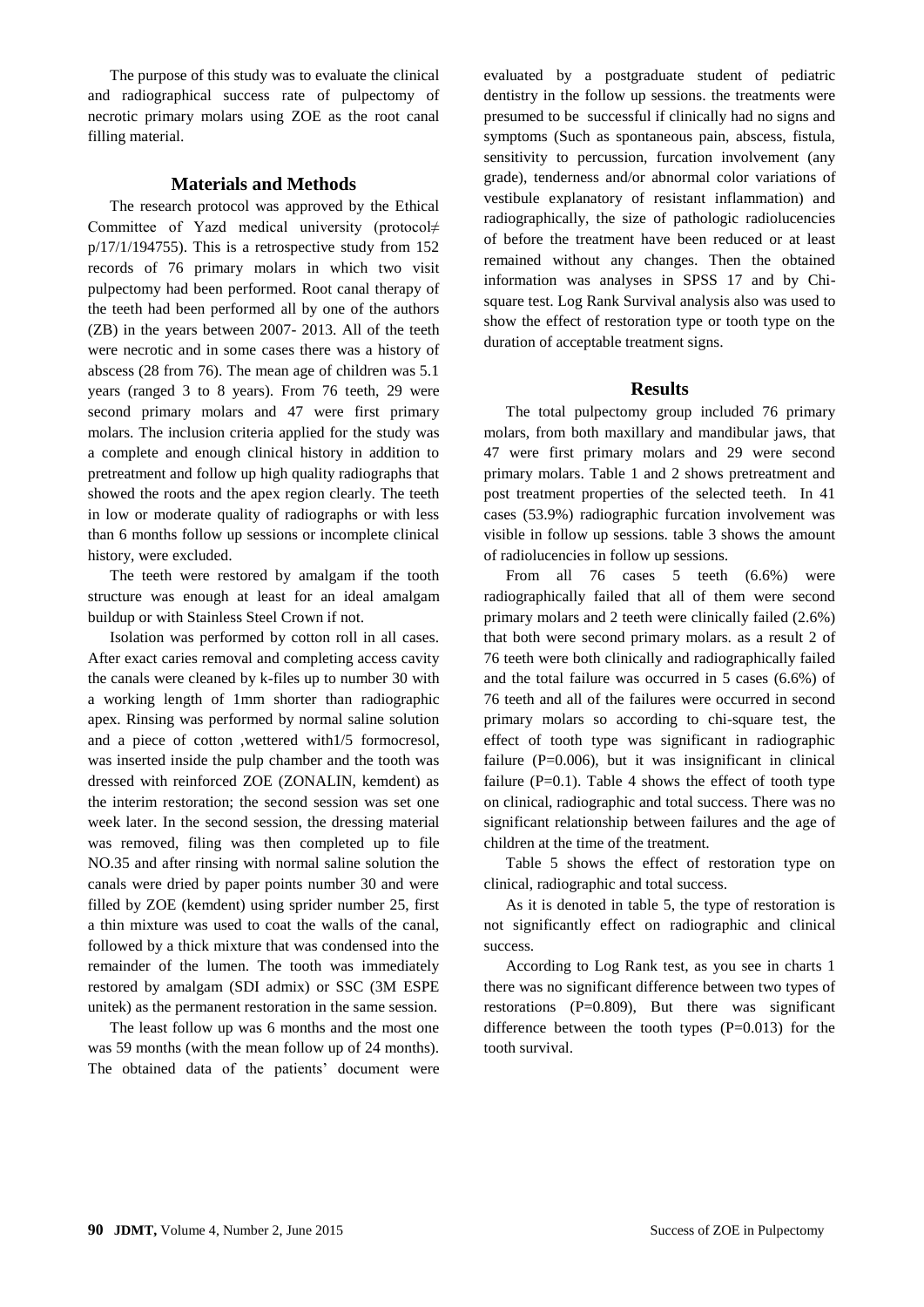| Table 1. Preoperative properties of selective teeth |                     |  |  |
|-----------------------------------------------------|---------------------|--|--|
| Variable                                            | Number (Percentage) |  |  |
| Clinical abscess                                    | 28(36.8)            |  |  |
| Radiographic furcation involvement                  | 62(81.6)            |  |  |
| Internal resorption                                 | 6(7.8)              |  |  |
| External resorption                                 | 11(14.4)            |  |  |
| Total teeth                                         | 76                  |  |  |

| Table 2. Postoperative properties of treated teeth |  |
|----------------------------------------------------|--|
|----------------------------------------------------|--|

| Variable                           | Number (Percentage) |
|------------------------------------|---------------------|
| Clinical abscess                   | 2(2.6)              |
| Radiographic furcation involvement | 41(53.9)            |
| Pulpectomy length of canal fill    |                     |
| Short                              | 87(37.9)            |
| Ideal                              | 128(55.8)           |
| Long                               | 14(6.1)             |
| Total canals                       | 229                 |
| Total teeth                        | 76                  |

**Table 3.** Changes of furcation radiolucencies in follow up radiographs in comparison with the before of treatment

| Changes of furcation radiolucency | Teeth $(N.)$ | Percent |
|-----------------------------------|--------------|---------|
| Increased                         |              | 6.6     |
| Not changed                       | 30           | 39.5    |
| Decreased or completely limited   |              | 53.9    |
| Total                             | 76           | 100.0   |

**Table 4.** The effect of tooth type on clinical, radiographic and total success

| Tooth type           | Radiographic | Radiographic   | Clinical   | Clinical       |
|----------------------|--------------|----------------|------------|----------------|
|                      | Failure      | <b>Success</b> | Failure    | <b>Success</b> |
| First primary molar  | $0(0\%)$     | 47(100%)       | $0(0\%)$   | 47(100%)       |
| Second primary molar | $5(17.2\%)$  | 24(82.8%)      | $2(6.9\%)$ | 27(93.1%)      |
| Total                | $5(6.6\%)$   | 71(93.4%)      | $2(2.6\%)$ | 74(97.4%)      |
| P.value              |              | 0.006          |            |                |

|  |  | Table 5. The effect of restoration type on clinical, radiographic and total success. |
|--|--|--------------------------------------------------------------------------------------|
|--|--|--------------------------------------------------------------------------------------|

| Restoration | Radiographic | Radiographic   | Clinical   | Clinical       |
|-------------|--------------|----------------|------------|----------------|
|             | Failure      | <b>Success</b> | Failure    | <b>Success</b> |
| Amalgam     | $3(7.3\%)$   | 38(92.7%)      | $1(2.4\%)$ | 40(97.6%)      |
| <b>SSC</b>  | $2(5.7\%)$   | 33(97.3%)      | $1(2.9\%)$ | 34(97.1%)      |
| Total       | $5(6.6\%)$   | 71(93.4%)      | $2(2.6\%)$ | 74(97.4%)      |
| P.value     | 0.576        |                |            |                |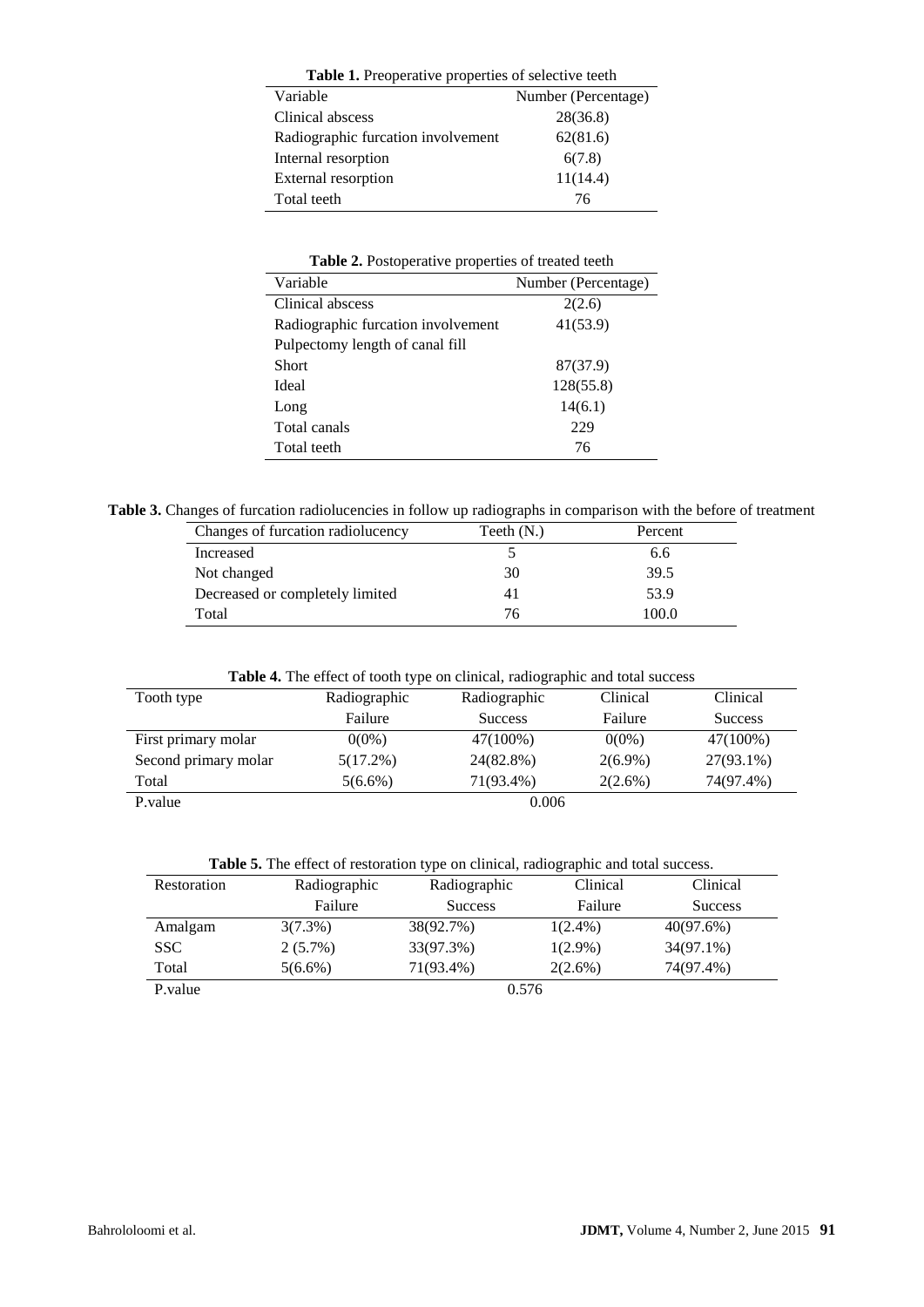

Figure 1. Effect of restoration type on tooth survival



**Figure 2.** Effect of tooth type on tooth survival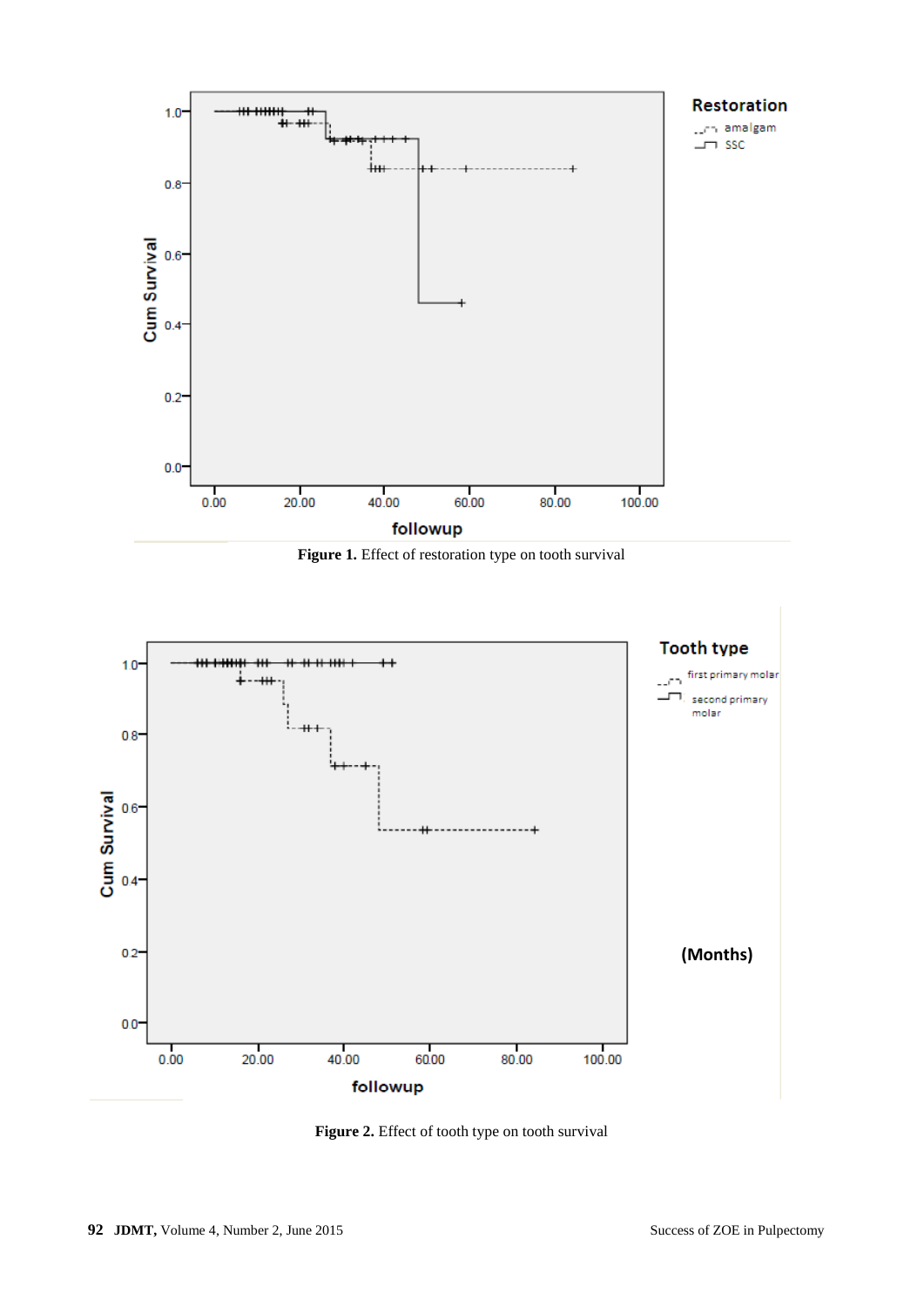### **Discussion**

The results of this study showed that two visit pulpectomy with ZOE as root canal filling material was successful in 93.4% of the teeth treated as verified by clinical and radiographic examinations. In a study of Reddy et al. in 1996, success rate of ZOE paste was reported 80% in a follow up of 9 months (9). According to two other studies the success rate of ZOE was 83.3% and 88.6% in follow up periods of 6 and 9 months respectively (10,11). Ozalp et al. were reported a success rate of 100% for ZOE pulpectomies in a follow up period of 18 months (12). And in a systematic review the overall success rate of ZOE was between 85-100% (13). The result of our study was in agreement with these outcomes. In our study, Successful pulpectomies were clinically asymptomatic and radiographically reduced or not changed the radiolucency of before the treatment. The least follow up time was 6 months and the most one was 59 months. In our study there was no significant relationship between failures and the age of children at the time of the treatment. The failures occurred at 4, 5, 6 and 8 years old children. In the study of Coll et al., the same results occurred (8). Whereas they were noted that more failures were expected in the older patients because of greater secondary dentin deposition in the older child's root canals, but it didn't occur. It was felt the older patient's root canals would be harder to debride, and possibly would have less chance of success (8). In our study the type of tooth had significant effect on success as all failures were occurred in second primary molars. Although the number of second primary molars were less than first primary molars (29 vs. 47 from 76) .These findings are unlike the result of Coll et al. study that they found no significant relationship between type of tooth and failure  $(8)$ .

This maybe because of pretreatment very poor clinical and radiographic prognosis of 3 cases of 5 failures occurred. But because all these three children were bellow 6 years old, we decided to preserve second primary molar at least until the first permanent molar erupts. We found significantly more failures in mandibular teeth compared with maxillary teeth, that it was unlike the study of Coll et al., that they found no significant difference (8). But agreed with the study of Moskovitz et al. (1). In our study all of the 5 failed teeth were mandibular teeth and in Moskovitz's study the failure of mandibular teeth were significantly more, too. They noted that it maybe partly because of difficulties in detection of small radiolucencies in the maxilla because of the overlapping of the permanent tooth germ and the palatal root of the primary molar on the interradicular bone. Another finding of the present study was the success rate of 100% of the teeth with no pretreatment radiolucencies and 91.9% success rate of the teeth with degrees of pretreatment radiolucencies that was relatively similar to the results of Moskovitz's study (1). Therefore it could be concluded that pretreatment furcation involvement in radiography increases the rate of failure. As it can be seen in table 5, no significant difference was found between type of restoration and clinical or radiographic success. This result was in agreement with the study of Holan et al (14), but these studies both were retrospective and the teeth were not selected randomly. Restoration selection was based on clinician's judgment and if the remaining tooth structure was enough for amalgam, this restoration was selected. More failures of amalgam restoration may be expected in a prospective and controlled study; however, it is not ethically acceptable. Regarding the result of our study and some other retrospective studies the difference of failure would not be significant if the tooth was selected correctly for each restoration. As amalgam filling is a faster procedure, more comfortable for the child, and may not need local anesthesia in some cases, it may be preferred in children if the tooth structure is resistant enough.

#### **Conclusion**

Two visit pulpectomy of primary molars with ZOE as root canal filling materials is one of the most reliable and successful treatments for necrotic teeth and could be a suitable substitute for extraction of poor prognosis teeth that is needed to remain in the mouth for each reason.

#### **References**

- 1. Moskovitz M, Sammara E, Holan G. Success rate of root canal treatment in primary molars. J Dentistry 2005; 33:41-7.
- 2. [Ramar](http://www.jisppd.com/searchresult.asp?search=&author=K+Ramar&journal=Y&but_search=Search&entries=10&pg=1&s=0) K, [Mungara](http://www.jisppd.com/searchresult.asp?search=&author=J+Mungara&journal=Y&but_search=Search&entries=10&pg=1&s=0) J. Clinical and radiographic evaluation of pulpectomies using three root canal filling materials: An in-vivo study. J Indian Society of Pedodontics and Preventive Dentistry 2010;28:25-9.
- 3. [Gupta](http://jisppd.com/searchresult.asp?search=&author=S+Gupta&journal=Y&but_search=Search&entries=10&pg=1&s=0) S, [Das](http://jisppd.com/searchresult.asp?search=&author=G+Das&journal=Y&but_search=Search&entries=10&pg=1&s=0) G. Clinical and radiographic evaluation of zinc oxide eugenol and metapex in root canal treatment of primary teeth. J Indian Society of Pedodontics and Preventive Dentistry 2011;29:222-8.
- 4. Coll JA, Sadrian R. Predicting pulpectomy success and its relationship to exfoliation and succedaneous dentition. Pediatric Dentistry 1996;18:57-63.